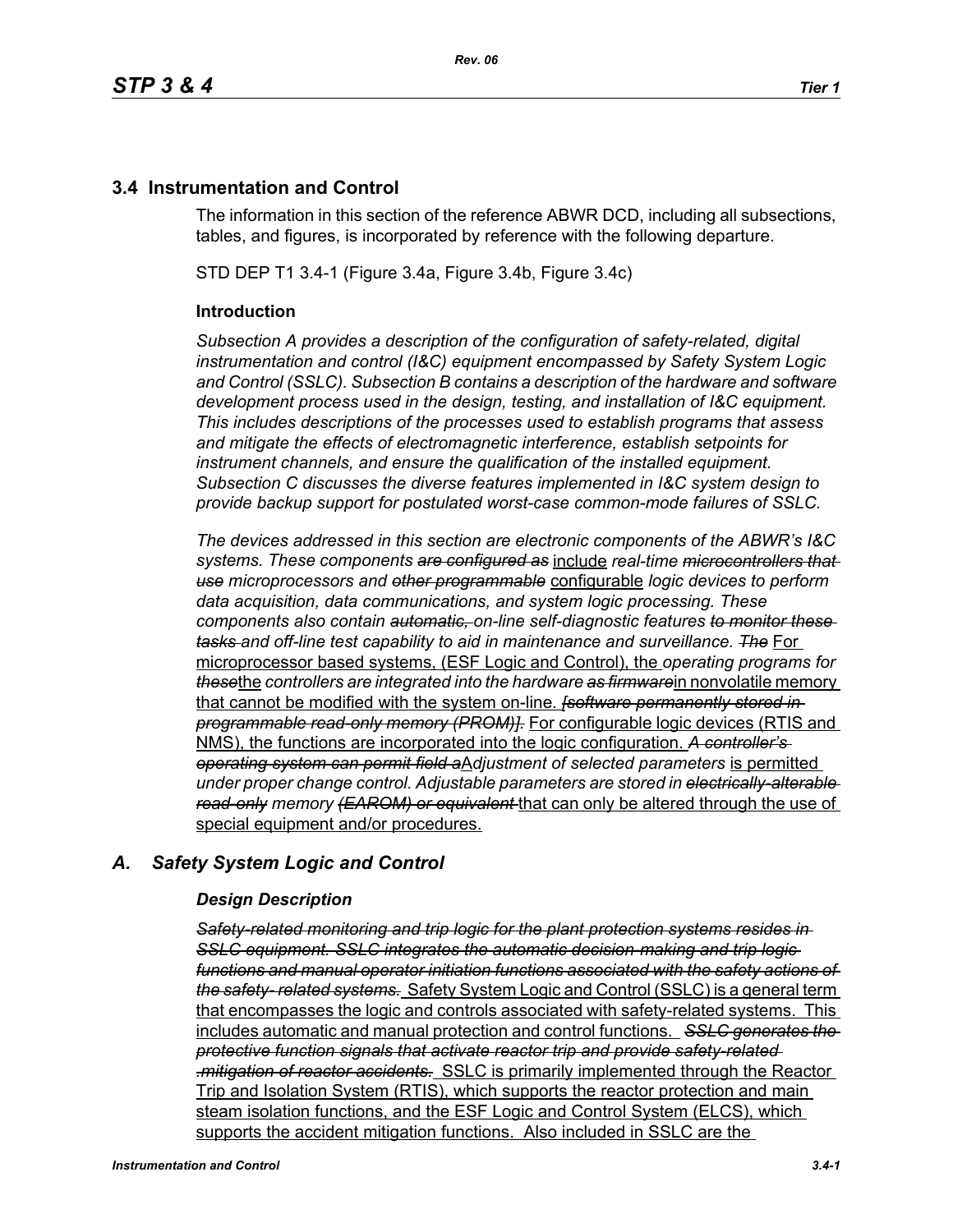safety-related portions of the Neutron Monitoring System (NMS), the Containment Atmospheric Monitoring System (CAMS) and the radiation monitoring systems. *The relationship between SSLC and systems for plant protection is shown in Figure 3.4a.*

*SSLC equipment comprises microprocessor-based, software-controlled signal processors* (ELCS) and/or configurable logic devices (RTIS and NMS) *that perform signal conditioning, setpoint comparison, trip logic, system initiation and reset, selftest, calibration, and bypass functions. The signal processors associated with a particular safety-related system are an integral part of that system. Functions in common, such as self-test, calibration, bypass control, power supplies and certain switches and indicators, belong to SSLC. However, SSLC is not, by itself, a system; SSLC is the aggregate of signal processors for several safety-related systems. SSLC hardware and software are classified as Class 1E, safety-related.*

*Sensors used by the safety-related systems can be either analog, such as process control transmitters, or discrete, such as limit switches and other contact closures. While some sensor signals are hardwired directly to the SSLC processors, most sensor signals are transmitted from the instrument racks in the Reactor Building to the SSLC equipment in the Control Building via the Essential Multiplexing System (EMS)*  Sensor signals interface with the SSLC through input/output (I/O) devices located remotely or in the control room. The I/O devices communicate with other divisional devices through networks and datalinks as discussed in Subsection 2.7.5. *Both analog and discrete sensors are connected to remote multiplexing units (RMUs) in local areas, which*These devices also *perform signal conditioning, analog-to-digital conversion for continuous process inputs, change-of-state detection for discrete inputs, and message formatting prior to signal transmission.* In applicable cases, they also perform other system functions, such as interlock-type functions related specifically to the actuated equipment. *The RMUs are limited to acquisition of sensor data and the output of control signals*. *Trip decisions and other* primary *control logic functions are performed in SSLC processors in the main control room area*Control Building.

*The basic hardware*functional *configuration for one division of SSLC is shown in Figure 3.4b. Each division runs independently (i.e., asynchronously) with respect to the other divisions. The following steps describe the processing sequence and associated function descriptions for incoming sensor signals and outgoing control signals. These steps are performed simultaneously and independently in each of the four divisions:*

For the RTIS portion of SSLC, including reactor trip and main steam isolation valve (MSIV) isolation, the steps are:

- (1) Sensor inputs are acquired, conditioned, and digitized.
- (2) *(1) The digitized sensor inputs from RMUs are received in the control room at control room multiplexing units (CMUs), which associate sensor signals with their logic processing channel. These sensor signals are decoded by a microprocessor-based function, the Digital Trip Module (DTM). For sensor signals hardwired to the control room, the DTM also performs digitizing and*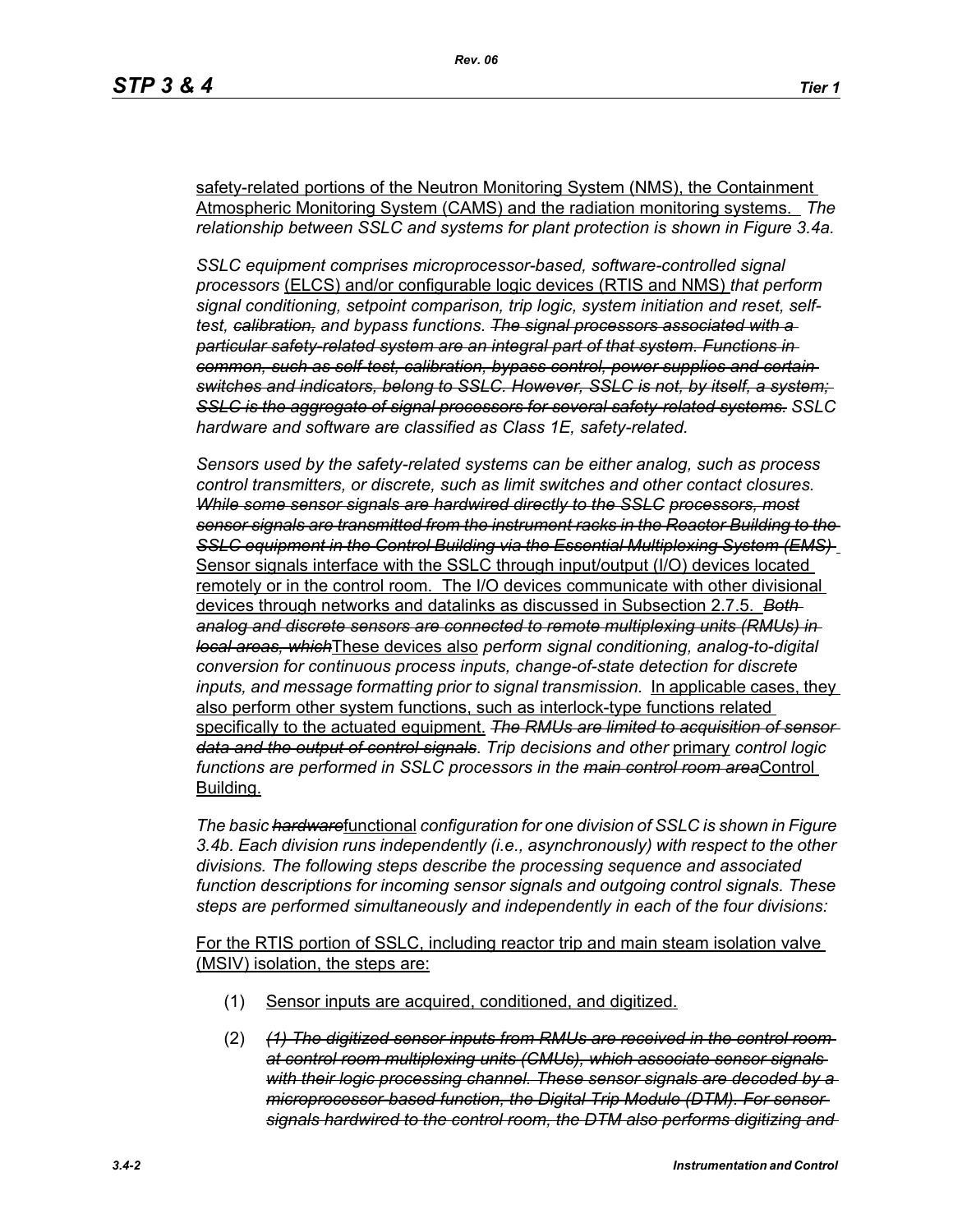*signal conditioning tasks. For each system function, the DTM then compares these inputs to preprogrammed threshold levels (setpoints) for possible trip action. The DTM provides a discrete trip decision for each setpoint comparison.*This digitized sensor information is used as input to the Digital Trip Function (DTF). For each system function, the DTF is a comparison of sensor inputs to pre-programmed threshold levels (setpoints) for possible trip action. The result of the DTF is a discrete trip decision for each setpoint comparison. Each safety division performs the same DTF trip decision based on the independent sensor inputs associated with its own division.

(3) *(2) For Reactor Protection System (RPS) trip and main steam isolation valve (MSIV) closure functions, trip outputs from the DTM are then compared, using a 2--out-of-4 coincidence logic format, with trip outputs from the DTMs of the other three divisions. The trip outputs are compared in by the trip logic unit (TLU), another microprocessor-based device. The logic format for the DTM and TLU is fail-safe (i.e., de-energize-to-operate). Thus, a reactor trip or MSIV closure signal occurs on loss of input signal or power to the DTM,*  but, because of the 2-out-of-4 logic format in the TLU, a tripped state does*not appear at the output of the TLU (for a single division loss of power). Loss of signal or power to a division's TLU also causes a tripped output state, but the 2--out-of-4 configuration of actuator load drivers prevents de-energization of the pilot valve solenoids.* The trip decisions from the DTF in each division are used as input to the Trip Logic Function (TLF) performed by each of the four safety divisions. The DTF trip decision results are passed to other divisions through isolated communication links as described in Section 2.7.5. The TLF processes DTF trip decisions from all four safety divisions resulting in trip output decisions based on 2-out-of-4 coincidence logic format. The logic format is fail-safe (i.e. loss of signal causes trip conditions) for the TLF and associated DTF. Loss of signal or power to a single division's equipment performing the TLF causes a tripped output state from the TLF, but the 2-outof-4 configuration of the actuator load drivers prevents simultaneous deenergization of both pilot valve solenoids.

The TLF also receives input directly from the Neutron Monitoring System and manual control switches.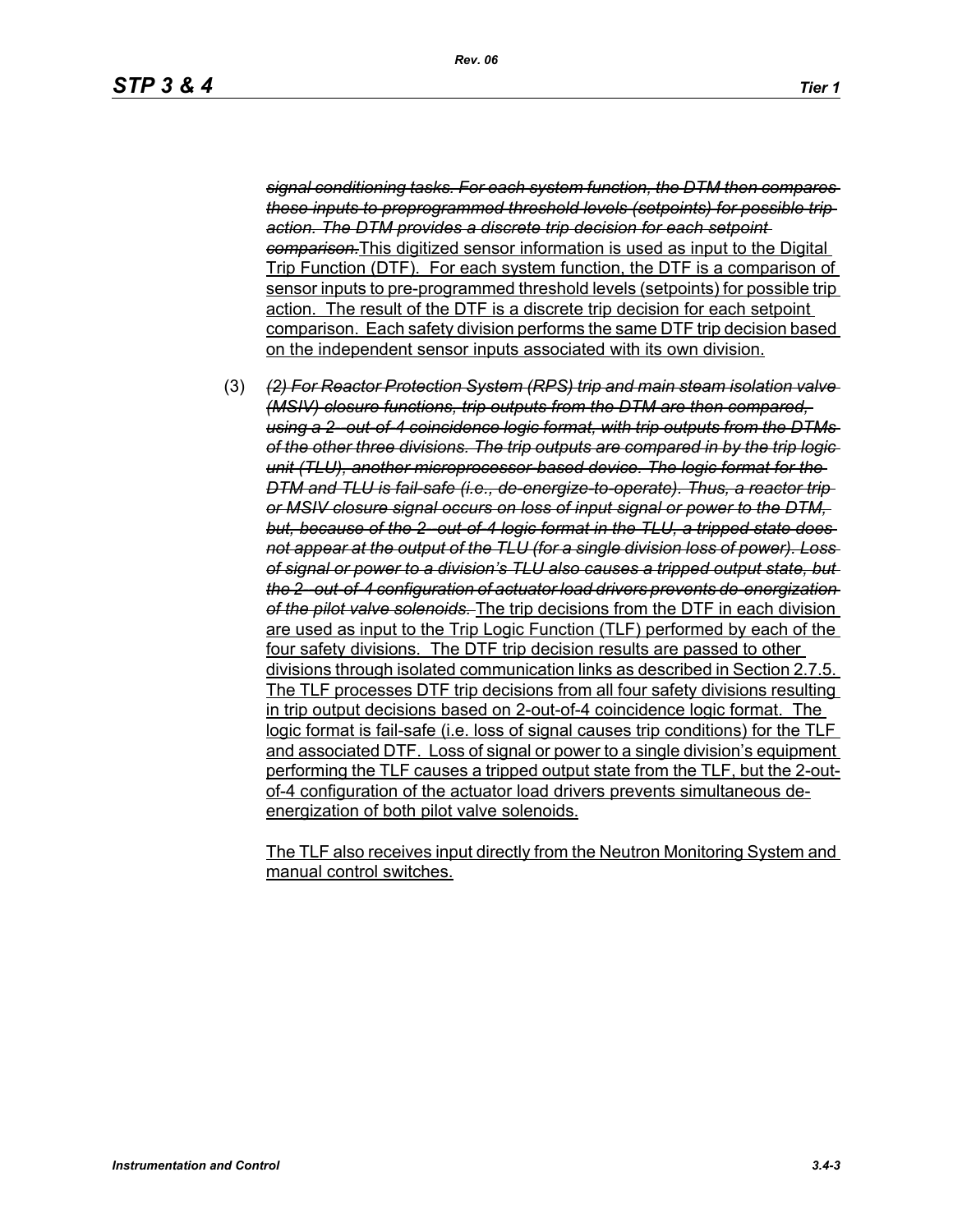- (4) *(3)* The trip coincident logic output *Trip outputs are sent from the TLU* TLF is sent to *to the RPS and MSIV output logic units* Output Logic Units *(OLUs). The OLUs use non-microprocessor circuitry* devices *to*that *provide a diverse (i.e., not software-based) interface for the following manual functions:*
	- *(a) Manual reactor trip (per division: 2-out-of-4 for completion).*
	- *(b) MSIV closure (per division: 2-out-of-4 for completion).*
	- *(c) MSIV closure (eight individual control switches).*
	- *(d) RPS and MSIV trip reset.*
	- *(e) TLU* TLF *output bypass*

*The OLUs distribute the automatic and manual trip outputs to the MSIV pilot valve and scram pilot valve actuating devices and provide control of trip sealin, reset, and TLU* TLF *output bypass (division-out-of-service bypass). Bypass inhibits automatic trip but has no effect on manual trip. The OLUs also provide a manual test input for de-energizing a division's parallel load drivers (part of the 2-out-of-4 output logic arrangement) so that scram or MSIV closure capability can be confirmed without solenoid de-energization. The OLUs are located external to the TLU* equipment that implements the TLF *so that manual MSIV closure or manual reactor trip (per division) can be performed either when a division's microprocessor logic is bypassed or when failure of sensors or microprocessor logic equipment causes trip to be inhibited.*

(5) *(4)*If a 2-out-of-4 trip condition is satisfied within the TLF, all four divisions' trip outputs produce a simultaneous coincident trip signal (e.g., reactor trip) and transmit the signal to load drivers that control the protective action of the final actuators. The load drivers for the solenoids are themselves arranged in a 2 out-of-4 configuration, so that at least two divisions must produce trip outputs for protective action to occur. *Trips are transmitted across divisions for 2--outof-4 voting via fiber optic data links to preserve signal isolation among divisions. The TLU also receives inputs directly from the trip outputs of the Neutron Monitoring System, manual control switches, and contact closures from limit switches and position switches used for equipment interlocks. In addition, plant sensor signals and contact closures that do not require transmittal to other divisions for 2--out-of- 4 trip comparison are provided as inputs directly to the TLU. In this case, the TLU also performs the trip setpoint comparison (DTM) function.*

*(5)For Leak Detection and Isolation System (LDS) functions (except MSIV), emergency core cooling system (ECCS) functions, other safety-related supporting functions, and Electrical Power Distribution System functions such as diesel generator start and load sequencing, logic processing is performed as above, but in DTMs separate from the RPS/MSIV DTMs and in Safety System Logic Units (SLUs). The SLUs are similar to TLUs, but are*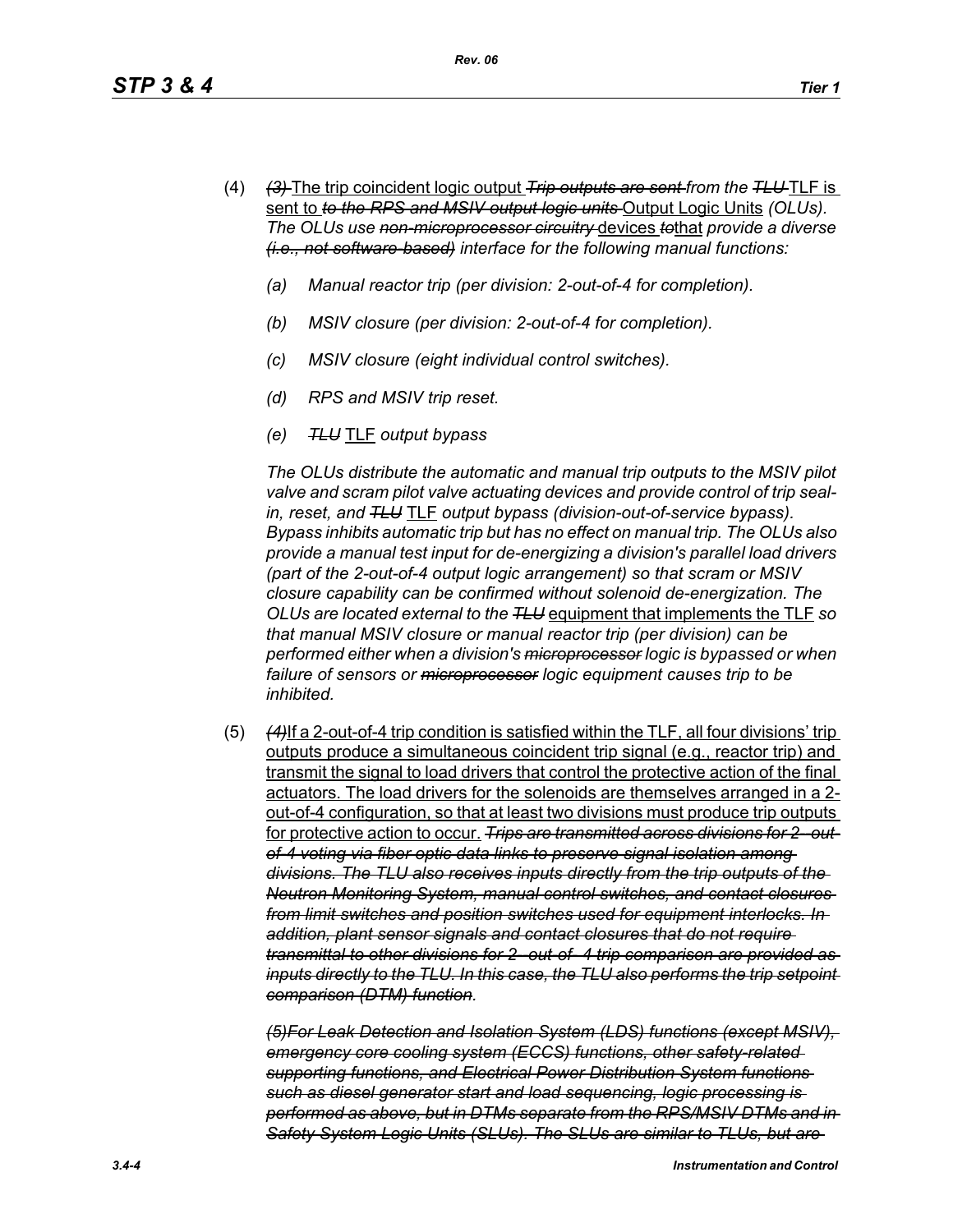*dual redundant in each processing channel for protection against inadvertent initiation. Dual SLUs both receive the same inputs from the DTM, manual control switch inputs, and contact closures. Both SLU outputs must agree before the final trip actuators are energized. The logic format for the DTM and SLUs is fail-as- is (i.e., energize-to-operate) for ECCS and other safetyrelated supporting functions. Thus, loss of power or equipment failure does not cause a trip or initiation action. However, containment isolation signals are in fail-safe format and cause an isolation signal output on loss of power or signal. Besides performing 2-out-of-4 voting logic, the SLUs also provide interlock logic functions conforming to the logic diagram requirements of each supported safety system.*

*As shown in Figure 3.4b, a pair of SLU are located in each of two engineered safety feature (ESF) processing channels, ESF1 and ESF2. ESF1 processes initiation logic for functions which service the reactor vessel at low pressure (e.g. RHR), while ESF2 provides the same support for the vessel at high pressure (e.g. Reactor Core Isolation Cooling (RCIC) System and High Pressure Core Flooder (HPCF) System). Associated LDS and ESF functions are also allocated to these logic channels.*

The ELCS portion of SSLC is implemented by equipment that is independent from that of the RTIS. For ELCS, the steps are:

- (1) Sensor inputs are acquired, conditioned, and digitized.
- (2) This digitized sensor information is used as input to the DTF, which is functionally the same as that described for the RTIS portion of SSLC.
- (3) The actuation decisions from the DTF in each division are used as input to the Safety System Logic Function (SLF) performed by each of the four safety divisions. The DTF actuation decision results are passed to other divisions through isolated communication links as described in Section 2.7.5. The SLF is a microprocessor-based function that includes a comparison of DTF actuation decisions from all four safety divisions resulting in actuation output decisions based on 2-out-of-4 coincidence logic format. The logic format for the SLF and associated DTF is fail-as-is (i.e., loss of signal does not cause change of operational state) for ECCS and other safety-related supporting functions. However, air and solenoid-operated containment isolation signals are in fail-safe format and cause an isolation signal output on loss of power or signal. Besides performing 2-out-of-4 voting logic, the SLF also includes interlock logic functions conforming to the system functional requirements of each safety system.

The SLF logic for ECCS functions (i.e. initiation of Reactor Core Isolation Cooling, High Pressure Core Flooder, Low Pressure Core Flooder or Automatic Depressurization) is implemented using redundant processing channels. The redundant channels receive the same input data from the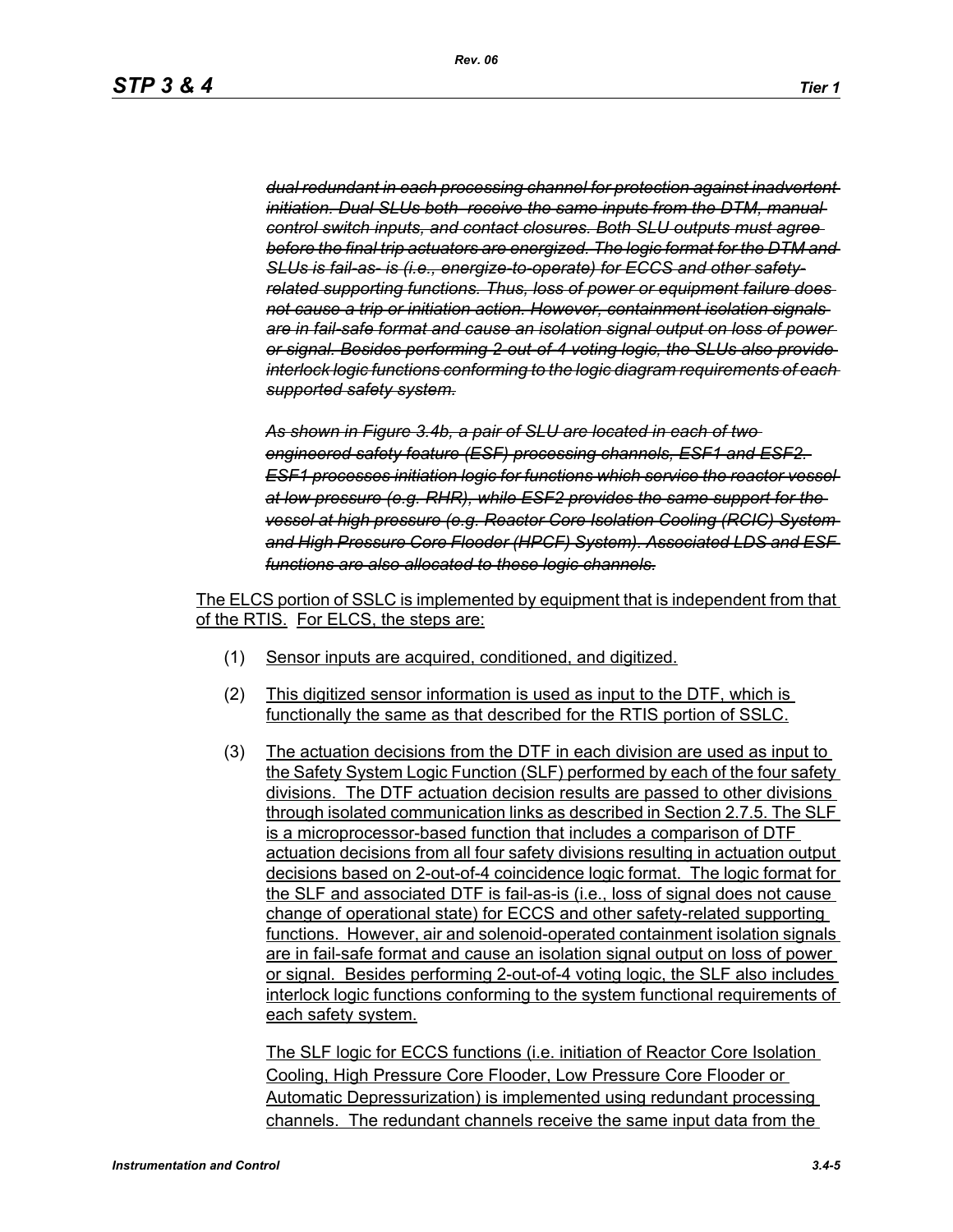DTF, manual control switch inputs and contact closures and perform the same trip decision logic. A majority of the redundant processors must agree for initiation of the function to occur, in order to assure that failure of a single electronic module will not result in inadvertent coolant injection into the core or inadvertent depressurization. The final majority vote of the system initiation signals is accomplished with non-microprocessor based equipment in the logic or with a separate actuation of system valves and pumps, where both are required to initiate coolant injection.

The SLF logic for some isolation and supporting ESF functions are also implemented using redundant channels where such implementation increases the operator response time to avoid plant operational impact following postulated failure in the control equipment. In these cases, an operator bypass that reduces the logic to a single channel may be utilized where such logic reduces the risk of unnecessary adverse plant operational impact.

Other ELCS functions are implemented using redundancy where such logic provides overall plant operating or maintenance benefits.

- *(4) (6)For reactor trip or MSIV closure if a 2--out-of-4 trip condition of sensors is satisfied, all four divisions' trip outputs produce a simultaneous coincident trip signal (e.g., reactor trip) and transmit the signal through hardwired connections (and isolators where necessary) to load drivers that control the protective action of the actuators. The load drivers are themselves arranged in a 2--out-of-4 configuration, so that at least two divisions must produce trip outputs for protective action to occur.*
- (5) *(7)For ESF functions, the trip signals in three divisions are transmitted by the Essential Multiplexing System to the RMUs1 where a final 2-out-of-2 logic comparison is made prior to distribution of the control signals to the final actuators. ESF outputs do not exist in Division IV.*As described above, the ELCS contains four redundant divisions of DTFs. The four divisions of DTF safety function actuation status are communicated to three divisions of SLFs, which correspond to the three divisions of ESF actuated equipment. No ESF actuated equipment exists in Division IV. The final SLF actuation outputs are distributed to the final system actuated equipment through the RDLC remote I/O devices.

*The DTM, TLU, and OLUs for RPS and MSIV in each of the four instrumentation divisions are powered from their respective divisional Class 1E AC sources. The DTMs and SLUs for ESF 1 and ESF 2 in Divisions I, II, and III are powered from their respective divisional Class 1E DC sources.* RTIS and ELCS equipment is powered from their respective divisionsal Class 1E power sources. For RTIS, the equipment implementing the DTF, TLF, and OLUs for RPS and MSIV in each of the four instrumentation divisions is powered from their respective divisional Class 1E AC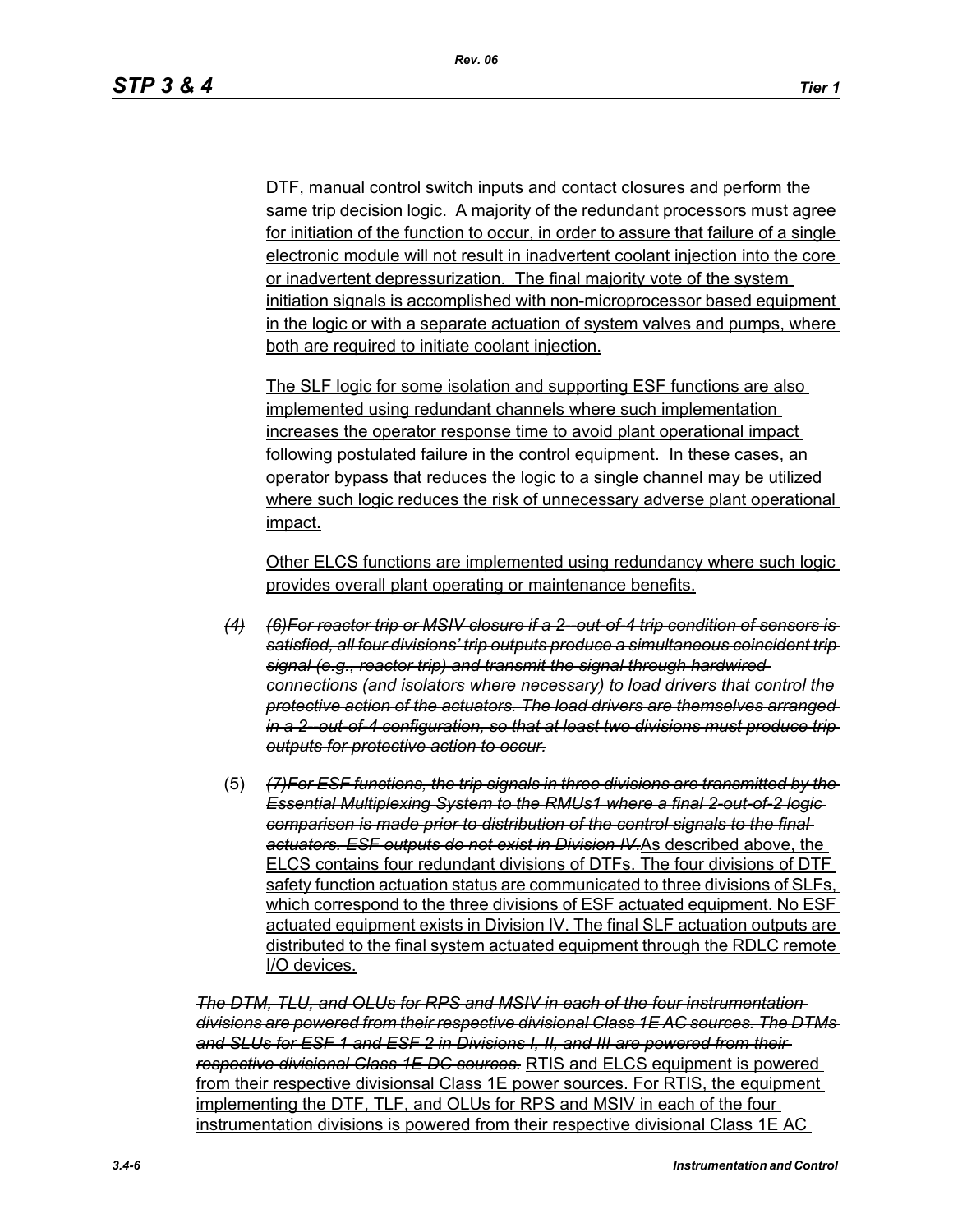sources. For ELCS, the equipment implementing the DTF and SLF for ESF in Divisions I, II and III is powered from their respective divisional Class 1E DC sources, as is the equipment implementing the ESF DTF in Division IV. *In SSLC, independence*Independence is *provided between Class 1E divisions, and also between Class 1E divisions, and also non-Class 1E equipment.*

For both RTIS and ELCS, *Bypassing*bypassing of any single division of sensors (i.e., those sensors whose *trip* status is *confirmed by* part of a 2*-*-out-of-4 logic) *is*can be accomplished *from each divisional SSLC cabinet* by means of the manually-operated bypass. When such bypass is made, all four divisions of 2*-*out-of-4 *input* logic become 2-out-of-3 while the bypass state is maintained. *During bypass, if any two of the remaining three divisions reach trip level for any sensed input parameter, then the output logic of all four divisions' trips (for RPS and MSIV functions) or the three ECCS divisions initiate the appropriate safety system equipment*.

*Bypassing of any single a division of output trip logic (i.e., taking a logic channel out of service) is*can *also* be *accomplished by means of the bypass unit*interlock function*. This type of bypass is limited applied to the fail-safe (de-energize-to-operate) reactor trip and MSIV closure functions* (i.e. RTIS)*, since removal of power from energize-tooperate signal processors is sufficient to remove that channel from service.When a trip logic output bypass is made*in effect*, the TLU* TLF *trip output in a division is inhibited from affecting the output load drivers by maintaining that division's load drivers in an energized state. Thus, the 2-out-of-4 logic arrangement of output load drivers for the RPS and MSIV functions effectively becomes 2-out-of-3 while the bypass is maintained.*

For both RTIS and ELCS, *Bypass* bypass *status is indicated in the main control room until the bypass condition is removed. An electrical interlock rejects attempts to remove more than one SSLC division from service at a time.*

*ESF1 and ESF2 logic are each processed in two redundant channels within each divisional train of ESF equipment. In order to prevent spurious actuation of ESF equipment, final output signals are voted 2-out-of-2 at the remote multiplexing units by means of series-connected load drivers at the RMU outputs. However, in the event of a failure detected by self-test within either processing channel, a bypass (ESF output channel bypass) is applied automatically (with manual backup) such that the failed channel is removed from service. The remaining channel provides 1-out-of-1 operation to maintain availability during the repair period. Channel failures are alarmed in the main control room. If a failed channel is not automatically bypassed, the operator is*  able to manually bypass the channel by a hardwired connection from the main control *room.*In the ELCS, the two redundant SLF processing channels must agree for initiation of the ESF safety function to occur. Two SLF processing channels are used to prevent the inadvertent system level actuation of the ESF safety functions that inject coolant to the core or depressurize the reactor vessel.

However, in the event of a failure detected by self diagnostics within either processing channel, a bypass (ESF output channel bypass (with manual backup)) is provided such that the failed SLF processing channel is removed from service. The remaining SLF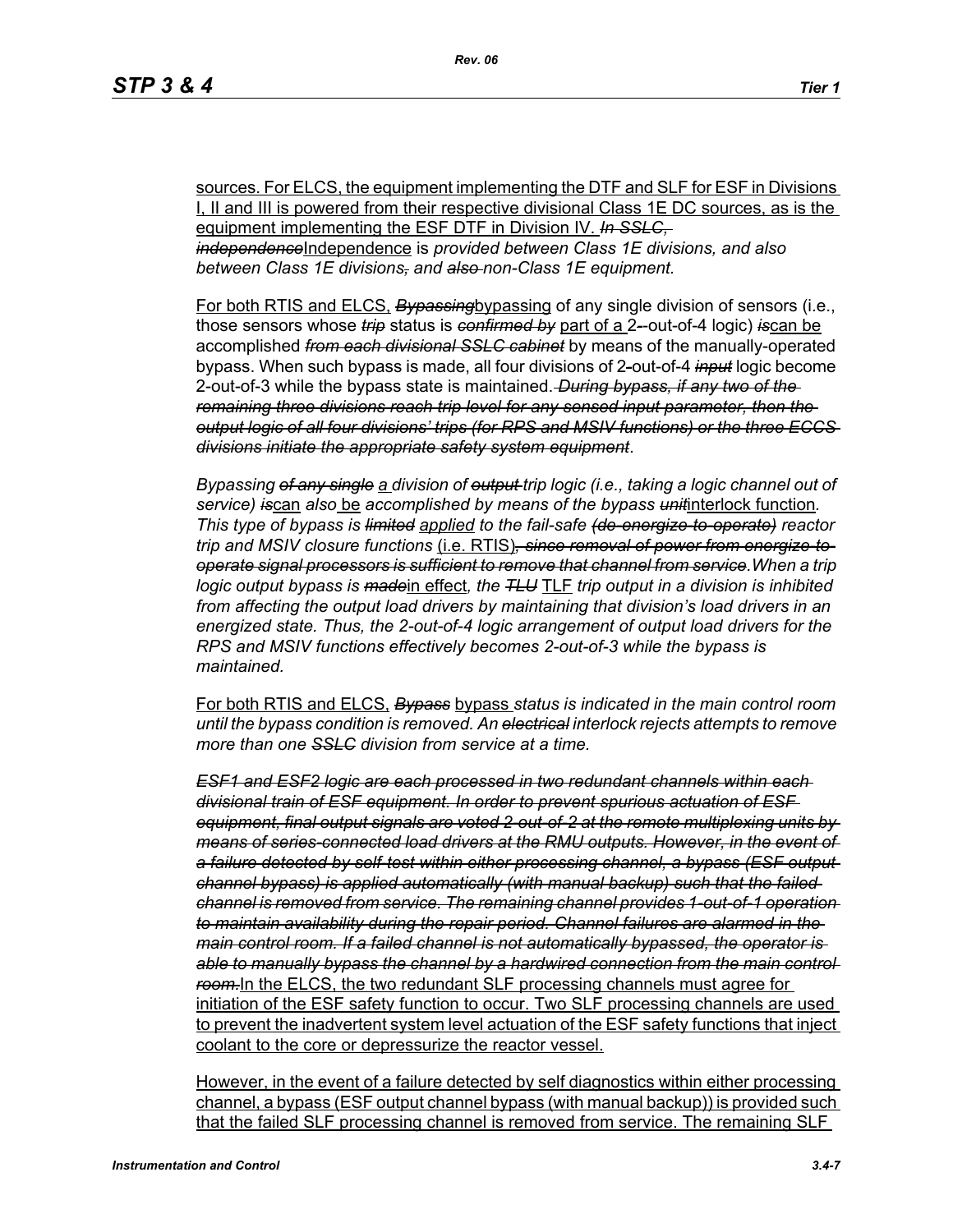processing channel provides one-out-of-one operation to maintain availability during the repair period. SLF processing failures are alarmed in the main control room. If a failed channel is not automatically bypassed, the operator can manually bypass the failed channel.

*SSLC has the following alarms, displays, and controls in the main control room:*

- *(1)* SSLC signal processor inoperative (INOP).
- *(2)* SSLC manual controls for bypass as described above.
- *(3)* Displays for bypass status.
- *(4)* Divisional flat display panels that provide display and control capability for manual ESF functions.
- *(5)* Display and control of *calibration and*maintenance and test *off-line* self-test functions.

## *B. I & C Development and Qualification Processes*

#### *Hardware and Software Development Process*

*The ABWR design uses programmable digital equipment* and configurable logic devices *to implement operating functions of instrumentation and control (I&C) systems. The equipment is in the form of embedded controllers (i.e., a control program developed in software is permanently stored in PROM read only memory, and thus becomes part of the controller's hardware).*The ELCS system uses non volatile memory.

#### *Electromagnetic Compatibility*

*Electromagnetic compatibility (EMC) is the ability of equipment to function properly when subjected to* anticipated *an electromagnetic environment* environments. *An EMC compliance plan to confirm the level of immunity to electrical* electromagnetic *noise is part of the design, installation, and pre-operational testing of I&C equipment*.

*Electrical and electronic components supporting the systems and functions listed below are qualified according to the established plan for the anticipated levels of electrical interference at the installed locations of the components:*

- *(1) Safety System Logic and Control.*
- *(2) Essential Multiplexing System* Essential Communication Functions (ECF)*.*
- *(3) Non-Essential Multiplexing System* Non-Essential Communication Functions (NECF)*.*
- *(4) Other microprocessor-based, software controlled systems or equipment.*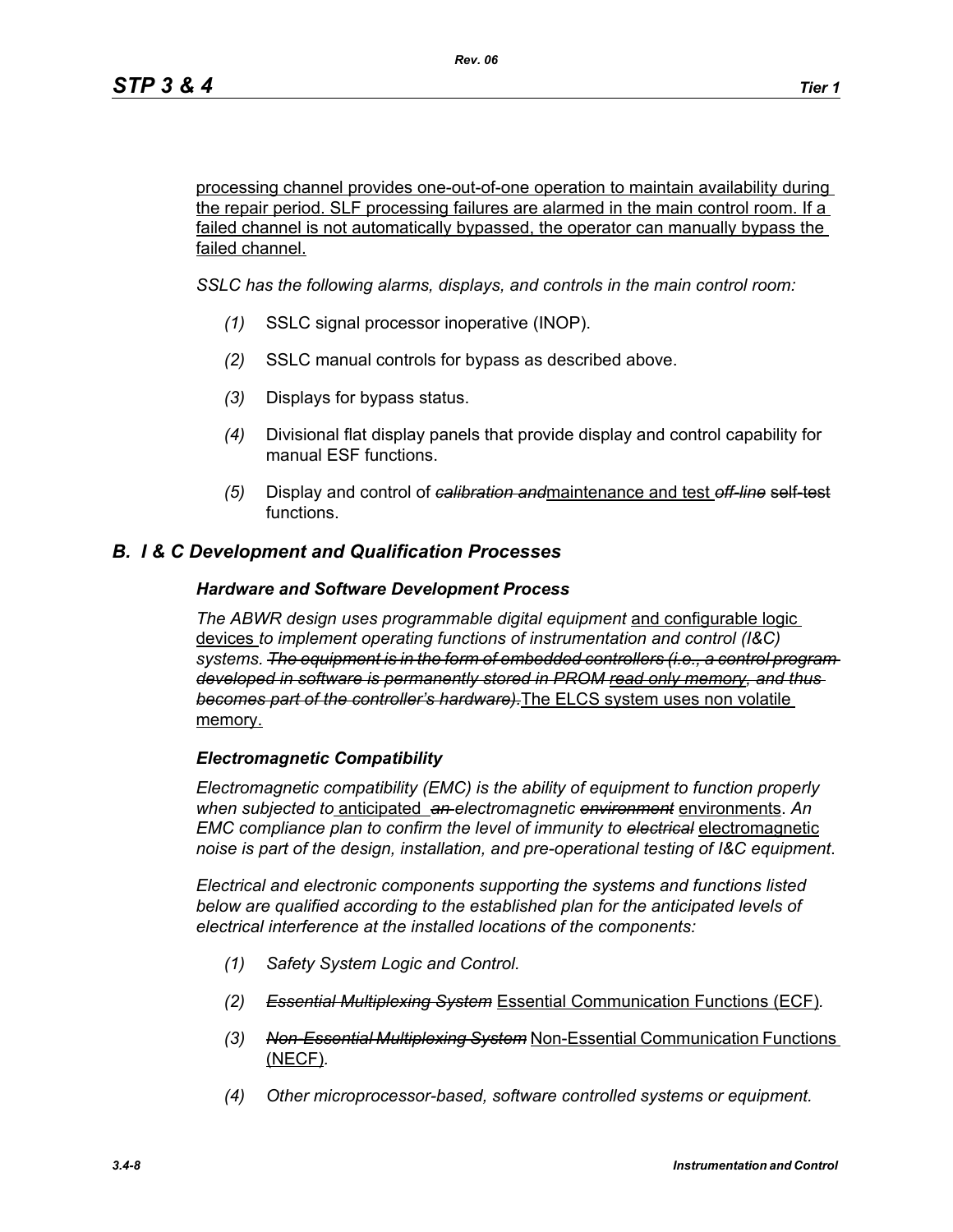#### *Instrument Setpoint Methodology*

*Signal Processing Devices in the Instrument Channel*

*Within an instrument channel, there may exist other components or devices that are used to further process the electrical signal provided by the sensor (e.g., analog-todigital converters, signal conditioners,* and *temperature compensation circuits, and multiplexing and demultiplexing components*). *The worst-case instrument accuracy, calibration accuracy, and instrument drift contributions of each of these additional signal conversion components are separately or jointly accounted for when determining the characteristics of the entire instrument loop.*

## *C. Diversity and Defense-in-Depth Considerations*

*Subsection B discusses processes for developing hardware and software qualification programs that will assure a low probability of occurrence of both random and commonmode system failures for the installed ABWR I&C equipment. However, to address the concern that software design faults or other initiating events common to redundant, multi-divisional logic channels could disable significant portions of the plant's automatic standby safety functions (the reactor protection system and engineered safety features systems) at the moment when these functions are needed to mitigate an accident, several diverse backup features are provided for the primary automatic logic:*

- *Manual scram and isolation by the operator in the main control room in response to diverse parameter indications.*
- **Core makeup water capability from the feedwater system, Control Rod Drive** *(CRD) System, and condensate system, which are diverse from SSLC and the EMS.*
- *Availability of manual high pressure injection capability.*
- *Long term shutdown capability provided in a conventionally hardwired, 2-division, analog* diverse *Remote Shutdown System (RSS); local displays of process variables* are provided *in RSS, are continuously powered, and so are available for monitoring at any time.*

| <b>Diverse Backup Support for SSLC Equipment</b>                                                                                   |                                                     |                                   |                            |
|------------------------------------------------------------------------------------------------------------------------------------|-----------------------------------------------------|-----------------------------------|----------------------------|
| <b>Diverse Features of</b><br><b>Protection System</b>                                                                             | <b>Functional Diversity</b><br>in Protection System | Defense-in-Depth<br>Configuration | <b>Equipment Diversity</b> |
| 7. Non-Essential<br><b>Multiplexing System</b><br>(NEMS)Communication<br>Function (NECF)<br>independent and diverse<br>from EMSECF |                                                     |                                   |                            |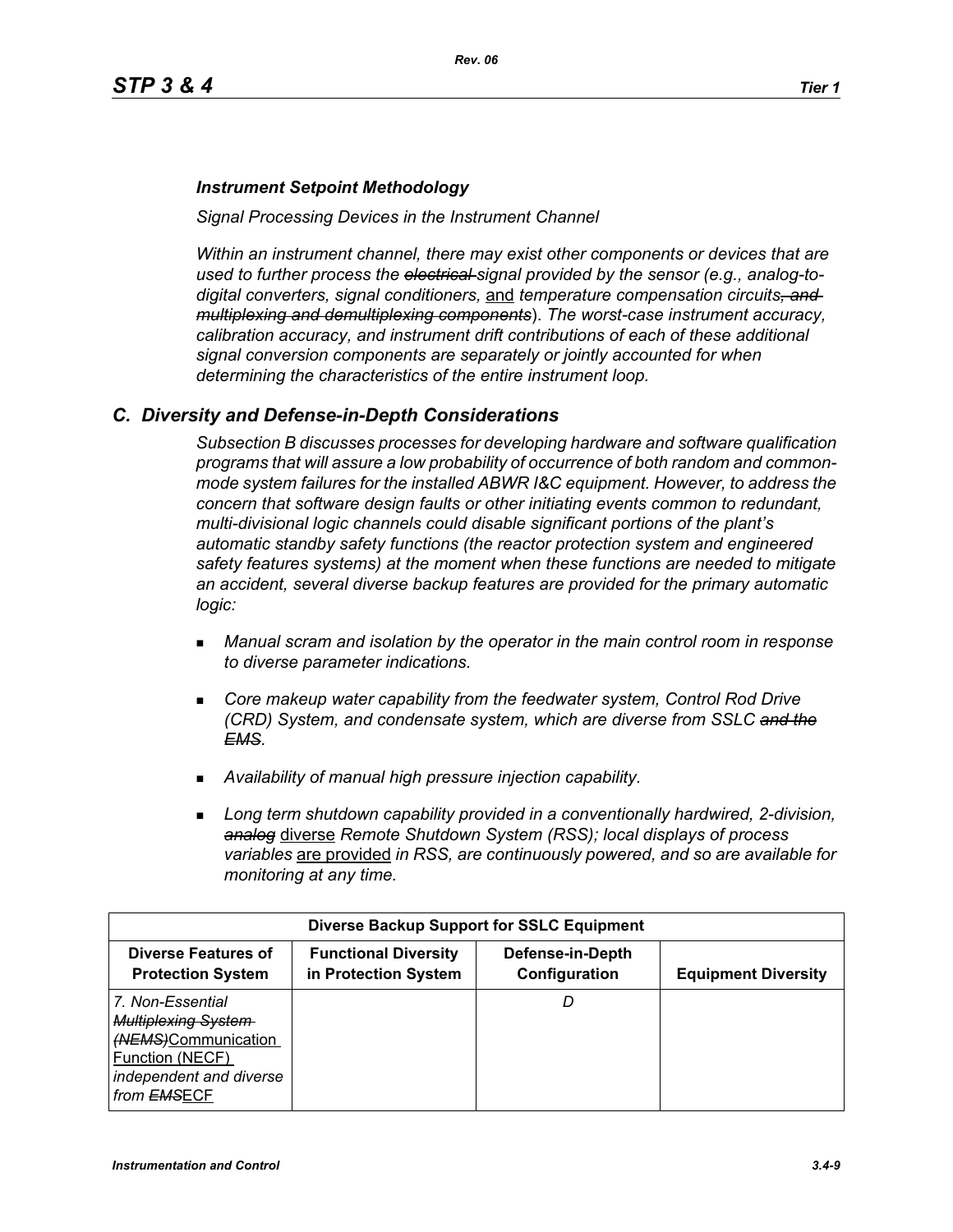| <b>Diverse Backup Support for SSLC Equipment</b>                                                                                                                       |                                                     |                                          |                            |
|------------------------------------------------------------------------------------------------------------------------------------------------------------------------|-----------------------------------------------------|------------------------------------------|----------------------------|
| <b>Diverse Features of</b><br><b>Protection System</b>                                                                                                                 | <b>Functional Diversity</b><br>in Protection System | <b>Defense-in-Depth</b><br>Configuration | <b>Equipment Diversity</b> |
| H= Function hardwired (not multiplexed) from sensor or control switch to actuator; control logic, if<br>needed, is diverse from that of the primary protection system. |                                                     |                                          |                            |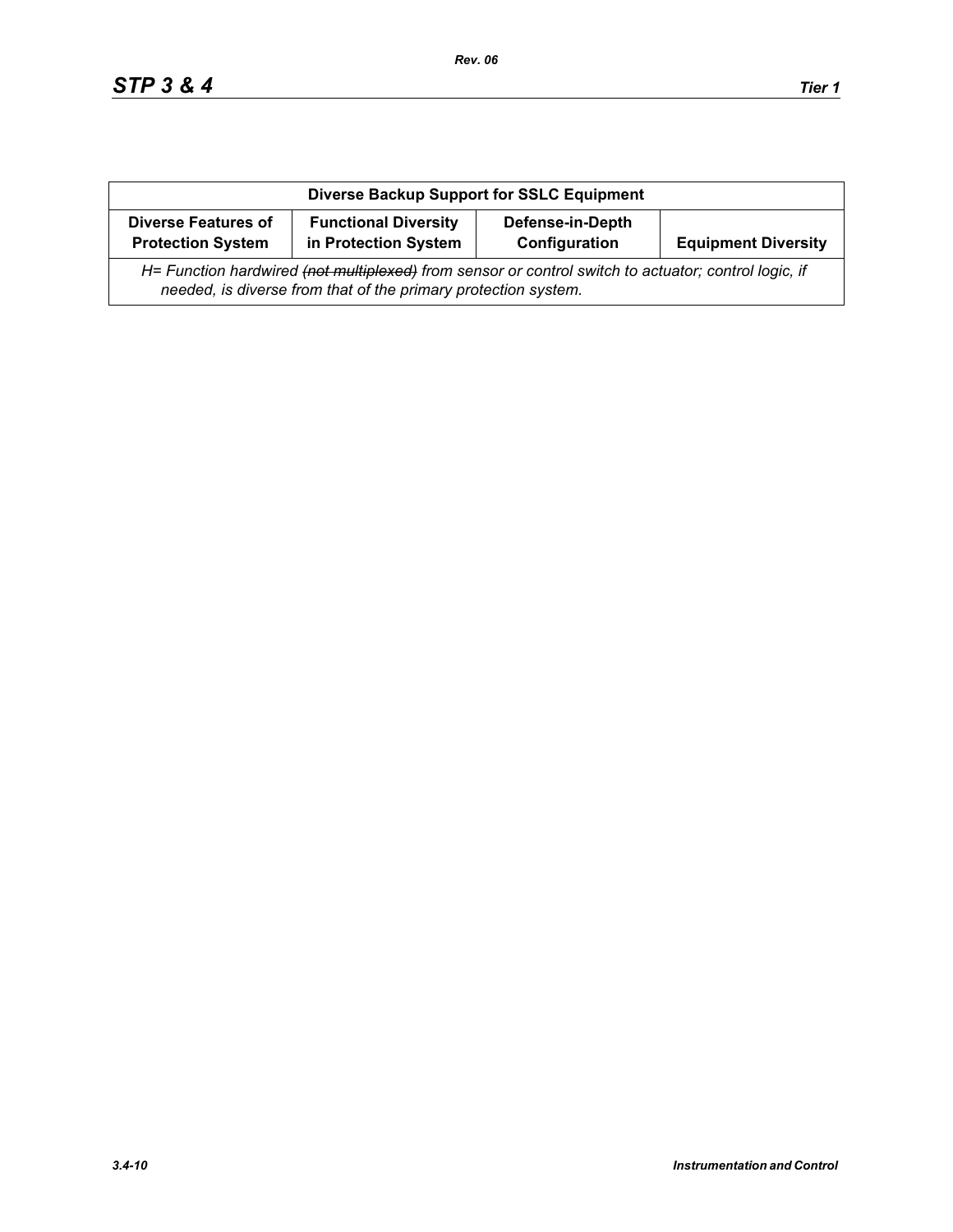



Notes:

1. No PCV isolation trips or ECCS initiation outputs in Division IV



*Rev. 06*

*STP 3 & 4*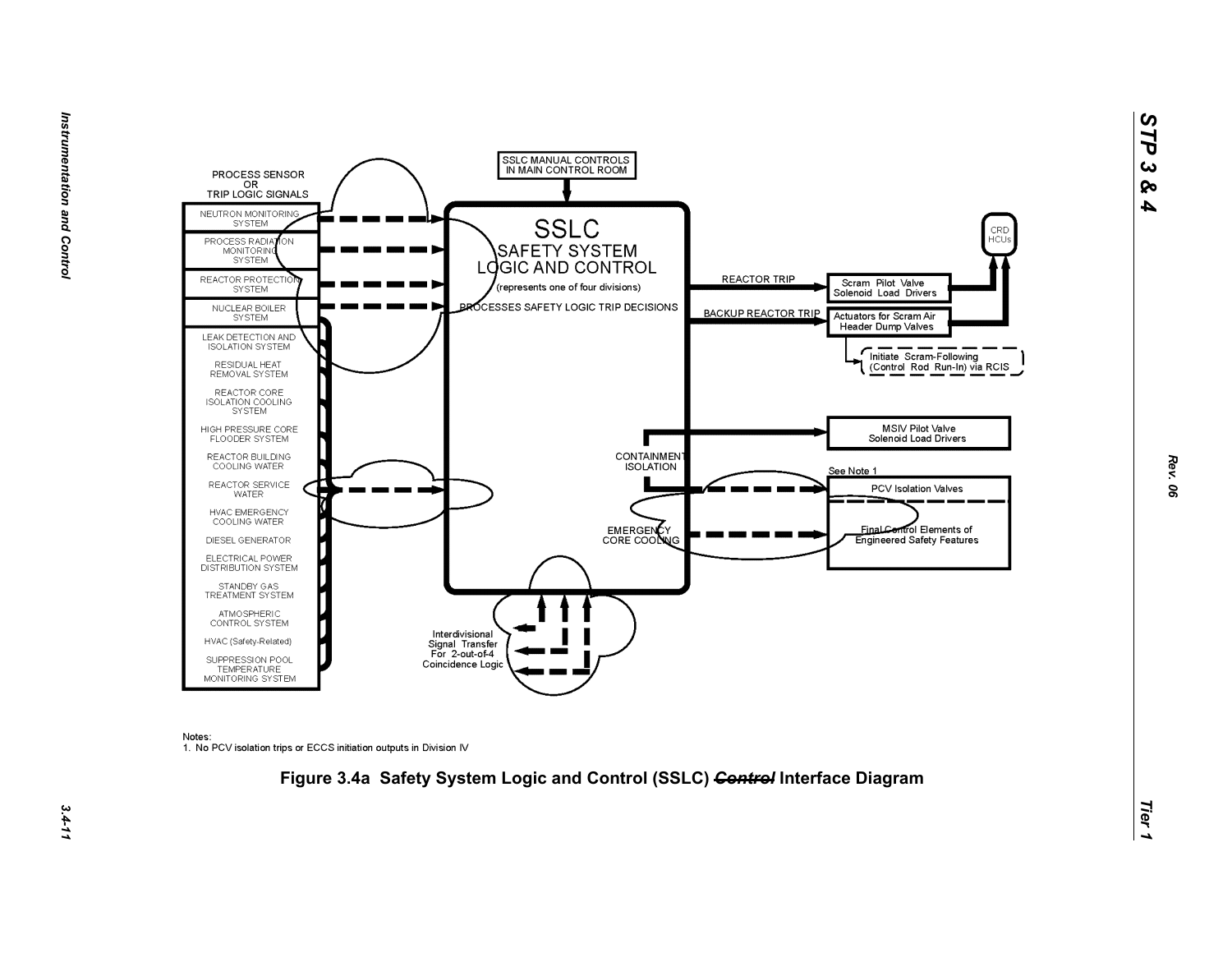



2. A. NOT ALL CONTROL SWITCH INPUTS SHOWN.

 B. INPUTS FROM NMS AND PRM NOT SHOWN.C. INTERDIVISIONAL COMMUNICATIONS USE FIBER

OPTIC DATA LINKS.<br>
CD. ALL SOLID LINE CONNECTIONS NOT EXPLICITLY<br>
FIDENTIFIED CAN BE EITHER HARD WIRED OR

FIBER OPTIC.

 ACCOMPLISHED EITHER BY DIRECT VOTE OF SLF OUTPUT SIGNALS OR BY A SYSTEM VOTE WHERE BOTH VALVE AND PUMP ACTUATION IS REQUIRED TO INITIATE SYSTEM ACTION. BYPASS OF A FAILED SLF CHANNEL MAY BE PROVIDED AS LONG AS THE REMAINING OPERATIONAL CHANNELS PROVIDE A MINIMUM OF TWO SLF CHANNELS FOR ECCS FUNCTIONS.

A<u>C SAFETY SYSTEM LOGIC FUNCTION (SLF</u>)IFOR SOME ISOLATION AND SUPPORTING ESF FUNCTIONS MAY BE IMPLEMENTED WITH A<br>NORMALT MINIMUM 272 VOTE OF THE OUTPUT SIGNALE WHERE INADVERTENT ACTUATION OF THE FUNCTION MIGHT REQUIREASON **PERMITTED.** 

 5. EACH FUNCTION MAY BE ACCOMPLISHED BY MULTIPLE PROCESSORS TO MINIMIZE THE HARDWARE AND SOFTWARE COMPLEXITY OR OPERATIONALIMPACT OF HARDWARE FAILURES, PROVIDED THE MINIMUM REDUNDANCY OF NOTES 3 AND 4 IS MAINTAINED.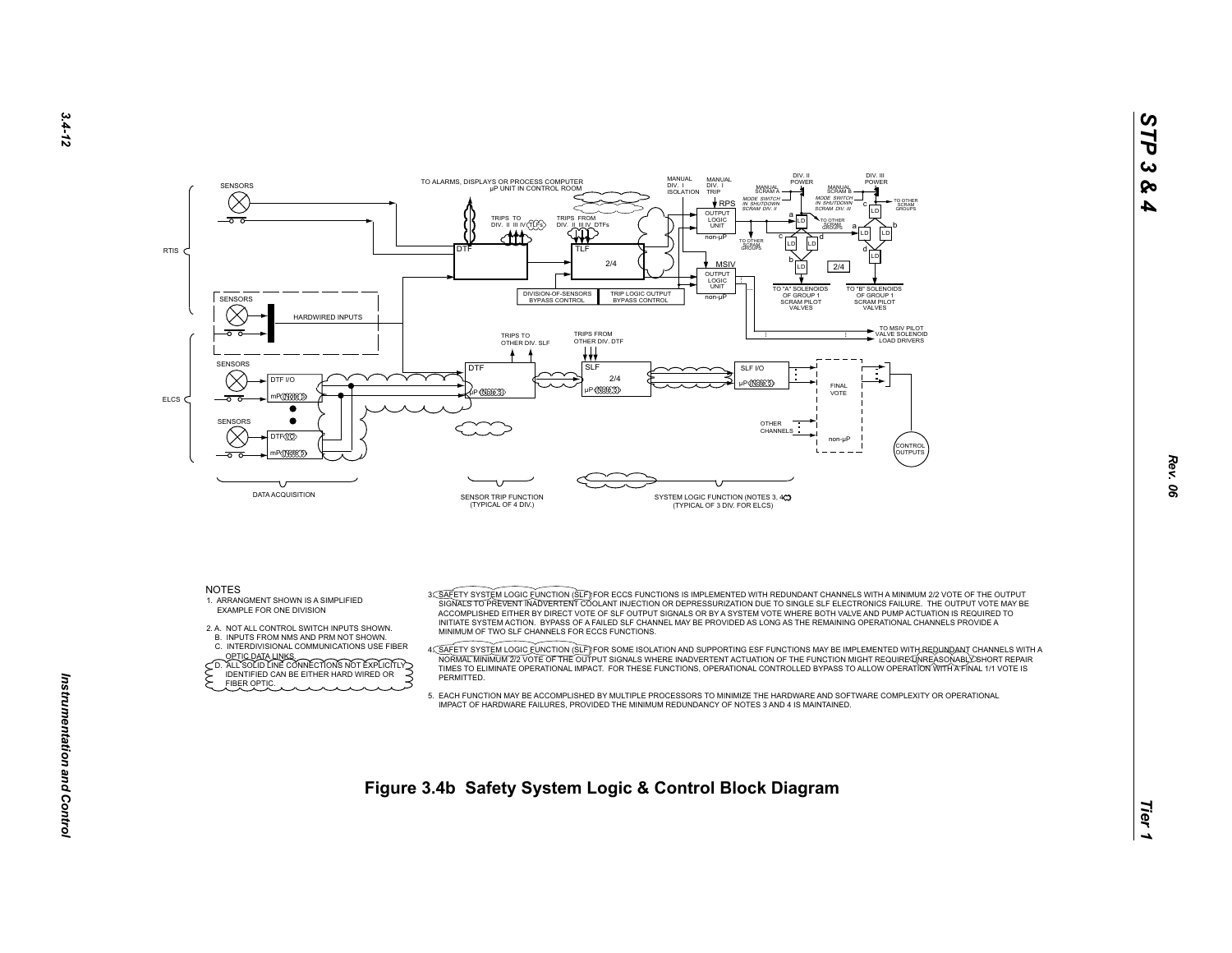



Notes:

nction<br>1. Diagram represents one of four ATWS divisions.<br>2. Remaining ATWS functions are processed as part of Recirculation Flow Control System logic and Nuclear Boiler System logic.

# *Tier 1* **Figure 3.4c Anticipated Transient Without Scram (ATWS) Control Interface Diagram**

*STP 3 & 4*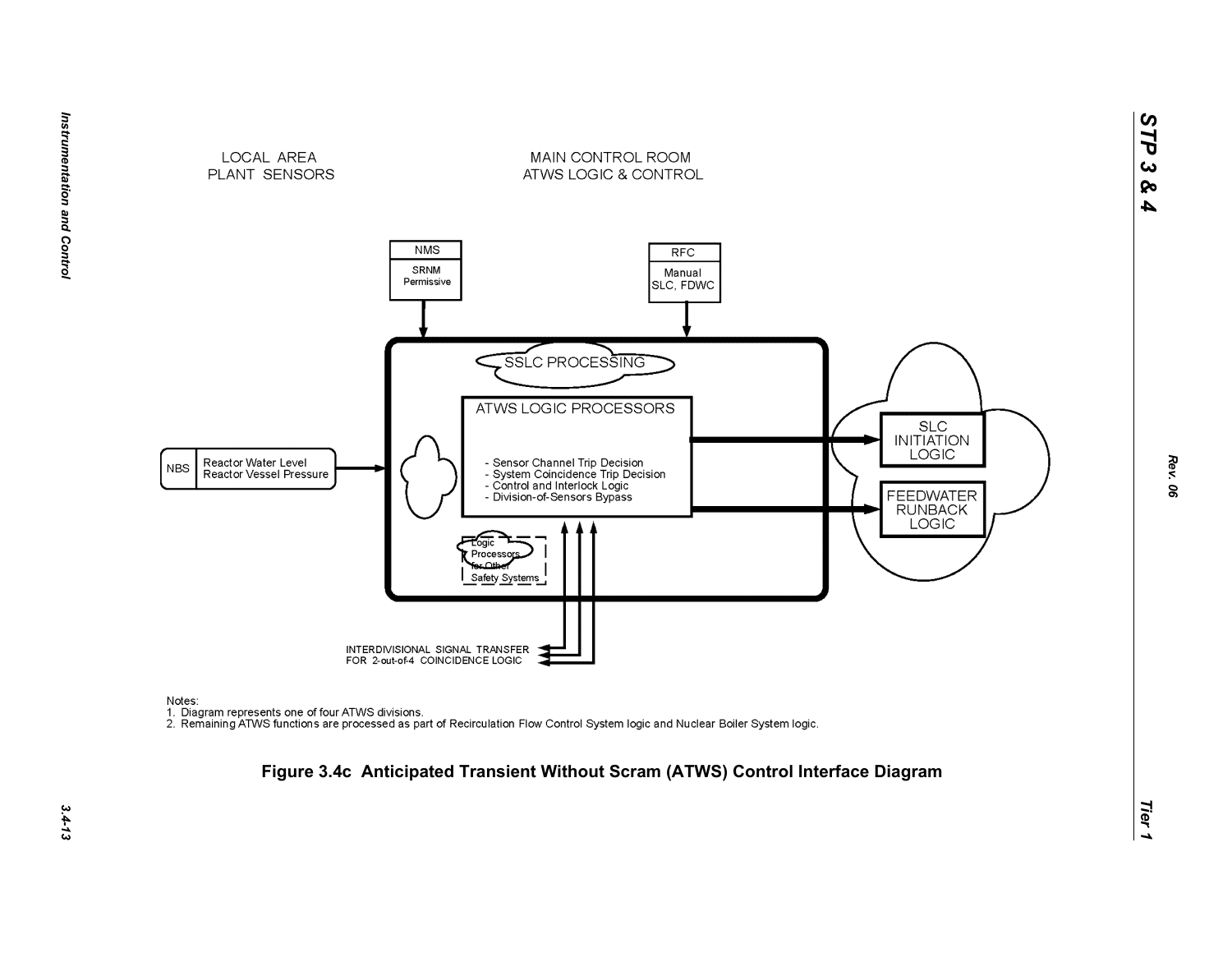| Inspections, Tests, Analyses and Acceptance Criteria                                                                                                                                                                                                                                                                                                                                                                                                                                                                                                                                                                            |                                                                                                                                                                                                                                                                                                                                                                                                                                                                                                                                                                                                              |                                                                                                                                                                                                                                                                                                                                                                                                                                           |
|---------------------------------------------------------------------------------------------------------------------------------------------------------------------------------------------------------------------------------------------------------------------------------------------------------------------------------------------------------------------------------------------------------------------------------------------------------------------------------------------------------------------------------------------------------------------------------------------------------------------------------|--------------------------------------------------------------------------------------------------------------------------------------------------------------------------------------------------------------------------------------------------------------------------------------------------------------------------------------------------------------------------------------------------------------------------------------------------------------------------------------------------------------------------------------------------------------------------------------------------------------|-------------------------------------------------------------------------------------------------------------------------------------------------------------------------------------------------------------------------------------------------------------------------------------------------------------------------------------------------------------------------------------------------------------------------------------------|
| <b>Design Commitment</b>                                                                                                                                                                                                                                                                                                                                                                                                                                                                                                                                                                                                        | <b>Inspections, Tests, Analyses</b>                                                                                                                                                                                                                                                                                                                                                                                                                                                                                                                                                                          | <b>Acceptance Criteria</b>                                                                                                                                                                                                                                                                                                                                                                                                                |
| Safety System Logic and Control                                                                                                                                                                                                                                                                                                                                                                                                                                                                                                                                                                                                 |                                                                                                                                                                                                                                                                                                                                                                                                                                                                                                                                                                                                              |                                                                                                                                                                                                                                                                                                                                                                                                                                           |
| The <i>DTM, TLU</i> equipment implementing<br>3.<br>the DTF, TLF, and OLUs for RPS and MSIV<br>in each of the four instrumentation divisions<br>are powered from their respective divisional<br>Class 1E AC sources. The <b>DTMs and SLUs</b><br>equipment implementing the DTF and<br>SLF for ESF 1 and ESF 2 in Divisions I, II,<br>and III are powered from their respective<br>divisional Class 1E DC sources, as are is the<br>equipment implementing the ESF DTMs<br>DTF in Division IV. In SSLC, independence<br>is provided between Class 1E divisions and<br>between Class 1E divisions and non-Class<br>1E equipment. | 3 <sub>1</sub><br>Tests will be performed on SSLC-by<br>a.<br>providing a test signal to the I&C<br>equipment in only one Class 1E division<br>at a time.<br>b. Inspection of the as-installed Class 1E<br>divisions in SSLC will be performed.                                                                                                                                                                                                                                                                                                                                                              | 3 <sub>1</sub><br>The test signal exists only in the Class<br>a.<br>1E division under test in SSLC.<br>b. In SSLC, physical separation or<br>electrical isolation exists between Class<br>1E divisions. Physical separation or<br>electrical isolation exists between these<br>Class 1E divisions and non-Class 1E<br>equipment.                                                                                                          |
| SSLC provides the following bypass<br>4.<br>functions:<br>Division-of-sensors bypass<br>a.<br>Trip logic output bypass<br>b.<br>ESF output channel bypass, where<br>C.<br>applied                                                                                                                                                                                                                                                                                                                                                                                                                                               | 4. Tests will be performed on the as-built SSLC<br>as follows:<br>a(1) Place one division of sensors in bypass.<br>Apply a trip test signal in place of each<br>sensed parameter that is bypassed. At<br>the same time, apply a redundant trip<br>signal for each parameter in each other<br>division, one division at a time. Monitor<br>the voted trip output at from each TLU<br>and SLU equipment component that<br>implements a TLF or SLF. Repeat for<br>each division.<br>a(2) For each division in bypass, attempt to<br>place each other division in division-of-<br>sensors bypass, one at a time. | 4.<br>Results of bypass tests are as follows:<br>a(1)No trip change occurs at the voted trip<br>output of from each TLU and SLU<br>equipment component that implements a<br>TLF or SLF. Bypass status is indicated in<br>main control room.<br>a(2) Each division not bypassed cannot be<br>placed in bypass, as indicated at OLU<br>output; bypass status in main control room<br>indicates only one division of sensors is<br>bypassed. |

*Rev. 06*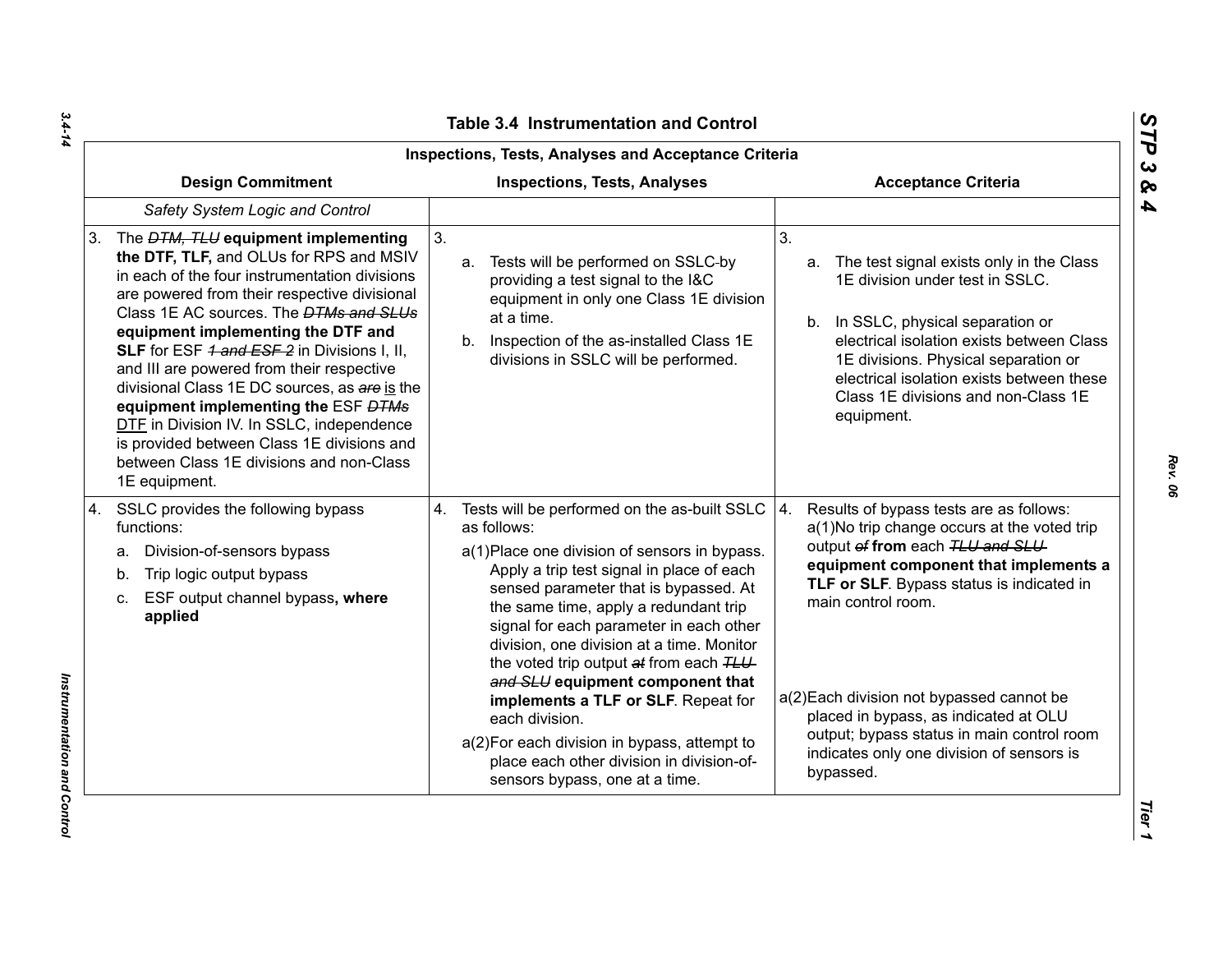| <b>Inspections, Tests, Analyses and Acceptance Criteria</b> |                                                                                                                                                                                                                                                                                                                                                                                                                                                                               |                                                                                                                                                                                                                                                                                                  |
|-------------------------------------------------------------|-------------------------------------------------------------------------------------------------------------------------------------------------------------------------------------------------------------------------------------------------------------------------------------------------------------------------------------------------------------------------------------------------------------------------------------------------------------------------------|--------------------------------------------------------------------------------------------------------------------------------------------------------------------------------------------------------------------------------------------------------------------------------------------------|
| <b>Design Commitment</b>                                    | <b>Inspections, Tests, Analyses</b>                                                                                                                                                                                                                                                                                                                                                                                                                                           | <b>Acceptance Criteria</b>                                                                                                                                                                                                                                                                       |
| 4. (continued)                                              | (continued)<br>4.                                                                                                                                                                                                                                                                                                                                                                                                                                                             | 4. (continued)                                                                                                                                                                                                                                                                                   |
|                                                             | b(1) Place one division in trip-logic-output<br>bypass. Operate manual auto-trip test<br>switch. Monitor the trip output at the RPS<br>OLU. Operate manual auto-isolation test<br>switch. Monitor the trip output at the<br>MSIV OLU. Repeat for each division.                                                                                                                                                                                                               | b(1) No trip change occurs at the trip output<br>of the RPS OLU or MSIV OLU,<br>respectively. Bypass status is indicated<br>in main control room.                                                                                                                                                |
|                                                             | b(2) For each division in bypass, attempt to<br>place the other divisions in trip-logic-<br>output bypass, one at a time.                                                                                                                                                                                                                                                                                                                                                     | b(2) Each division not bypassed cannot be<br>placed in bypass, as indicated at OLU<br>output; bypass status in main control<br>room indicates only one trip logic output<br>is bypassed.                                                                                                         |
|                                                             | $c(1)$ Apply common test signal to any one<br>pair of dual-SLU redundant SLF signal<br>inputs. Monitor test signal at voted 2-out-<br>of-2 output in RMU area from<br>equipment performing the ECF in<br>local areas. Remove power from<br>equipment performing one SLU SLF,<br>restore power, then remove power from<br>equipment performing other SLU SLF.<br>Repeat test for all pairs of dual SLUs<br>redundant sets of equipment<br>implementing a SLF in each division. | c(1) Monitored test output signal does not<br>change state initiate the system<br>function when power is removed from<br>either SLU the equipment performing<br>any single SLF. Bypass status and loss<br>of power to SLU-equipment performing<br>the SLF are indicated in main control<br>room. |
|                                                             | c(2) Disable auto-bypass circuit in bypass<br>unit. Repeat test c(1), but operate<br>manual ESF loop bypass switch for each<br>affected loop.                                                                                                                                                                                                                                                                                                                                 | c(2) Monitored test output signal is lost when<br>power is removed from either <b>SLUSLF</b> ,<br>but is restored when manual bypass<br>switch is operated. Bypass status, auto-<br>bypass inoperable, and loss of power to<br><b>SLUSLF</b> are indicated in main control<br>room.              |

 $\blacksquare$ 

*Rev. 06*

 $3.4 - 15$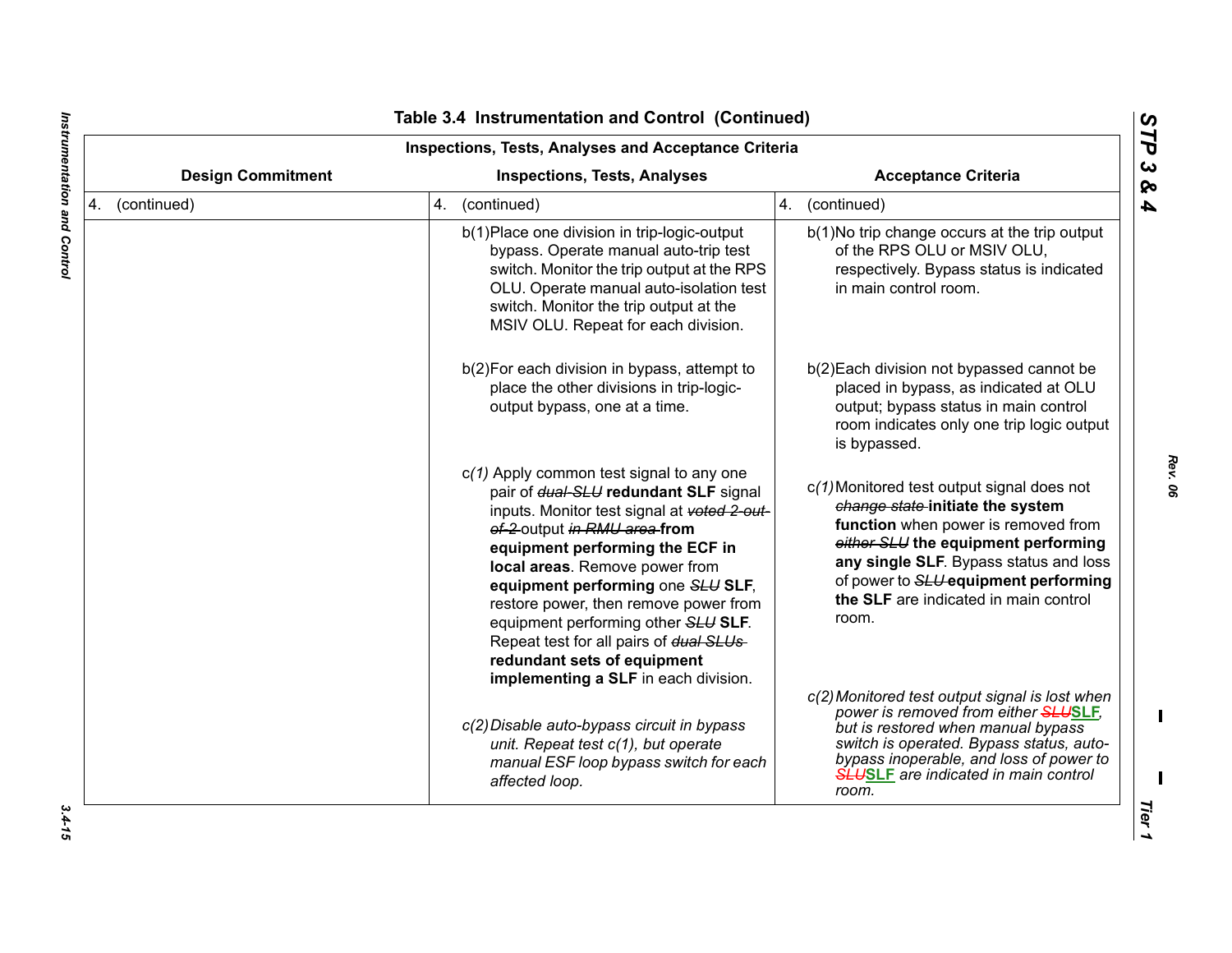| Inspections, Tests, Analyses and Acceptance Criteria                                                                                                                                                                                |                                               |                                                                                                                                                                                                                                                                   |
|-------------------------------------------------------------------------------------------------------------------------------------------------------------------------------------------------------------------------------------|-----------------------------------------------|-------------------------------------------------------------------------------------------------------------------------------------------------------------------------------------------------------------------------------------------------------------------|
| <b>Design Commitment</b>                                                                                                                                                                                                            | <b>Inspections, Tests, Analyses</b>           | <b>Acceptance Criteria</b>                                                                                                                                                                                                                                        |
| <b>Electromagnetic Compatibility</b>                                                                                                                                                                                                |                                               |                                                                                                                                                                                                                                                                   |
| 12. Electrical and electronic components in the<br>systems listed below are qualified for the<br>anticipated levels of electrical interference at<br>the installed locations of the components<br>according to an established plan: | 12. The EMC compliance plan will be reviewed. | 12. An EMC compliance plan is in place. The<br>plan requires, for each system qualified,<br>system documentation that includes<br>confirmation of component and system<br>testing for the effects of high electrical field<br>conditions and current surges. As a |
| Safety System Logic and Control<br>a.                                                                                                                                                                                               |                                               | minimum, the following information is                                                                                                                                                                                                                             |
| b. Essential Multiplexing-<br>SystemEquipment performing the<br><b>Essential Communication Function</b>                                                                                                                             |                                               | documented in a qualification file and subject<br>to audit:                                                                                                                                                                                                       |
| (ECF)                                                                                                                                                                                                                               |                                               | a. Expected performance under test                                                                                                                                                                                                                                |
| c. Non-Essential Multiplexing-System<br><b>Equipment performing the Non-</b>                                                                                                                                                        |                                               | conditions for which normal system<br>operation is to be ensured.                                                                                                                                                                                                 |
| <b>Essential Communication Function</b><br>(ECF)                                                                                                                                                                                    |                                               | b. Normal electrical field conditions at the<br>locations where the equipment must<br>perform as above.                                                                                                                                                           |
| d. Other microprocessor-based, software<br>controlled systems or equipment                                                                                                                                                          |                                               | c. Testing methods used to qualify the<br>equipment, including:                                                                                                                                                                                                   |
| The plan is structured on the basis that                                                                                                                                                                                            |                                               | (1.) Types of test equipment.                                                                                                                                                                                                                                     |
| electromagnetic compatibility (EMC) of I&C<br>equipment is verified by factory testing and                                                                                                                                          |                                               | (2.) Range of normal test conditions.                                                                                                                                                                                                                             |
| site testing of both individual components<br>and interconnected systems to meet EMC<br>requirements for protection against the<br>effects of:                                                                                      |                                               | (3.) Range of abnormal test conditions<br>for expected transient environment.                                                                                                                                                                                     |
| Electromagnetic Interference (EMI)<br>a.                                                                                                                                                                                            |                                               |                                                                                                                                                                                                                                                                   |
| Radio Frequency Interference (RFI)<br>b.                                                                                                                                                                                            |                                               |                                                                                                                                                                                                                                                                   |
| Electrostatic Discharge (ESD)<br>C.                                                                                                                                                                                                 |                                               |                                                                                                                                                                                                                                                                   |
| <b>Electrical surge [Surge Withstand</b><br>d.<br>Capability (SWC)]                                                                                                                                                                 |                                               |                                                                                                                                                                                                                                                                   |